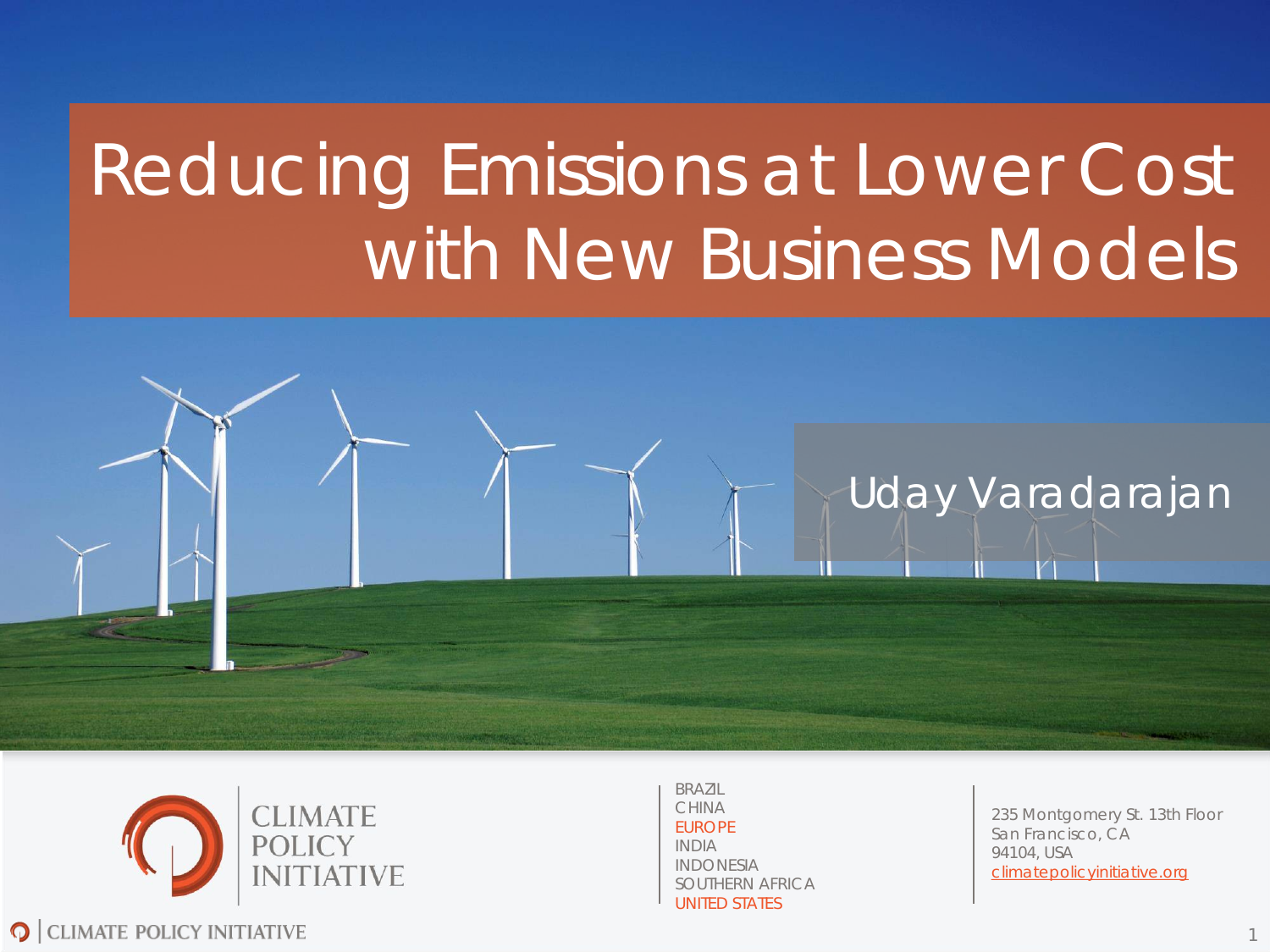CPI brings a finance perspective to evaluating policy options for reducing carbon emissions

We use financial and market models to address questions such as:

- How can my state deploy clean energy sources at the lowest financing cost?
- How much stranded power plant value does my state risk in the coming transition? How can states minimize stranding risk and best make use of existing electricity assets in a low-carbon electricity system?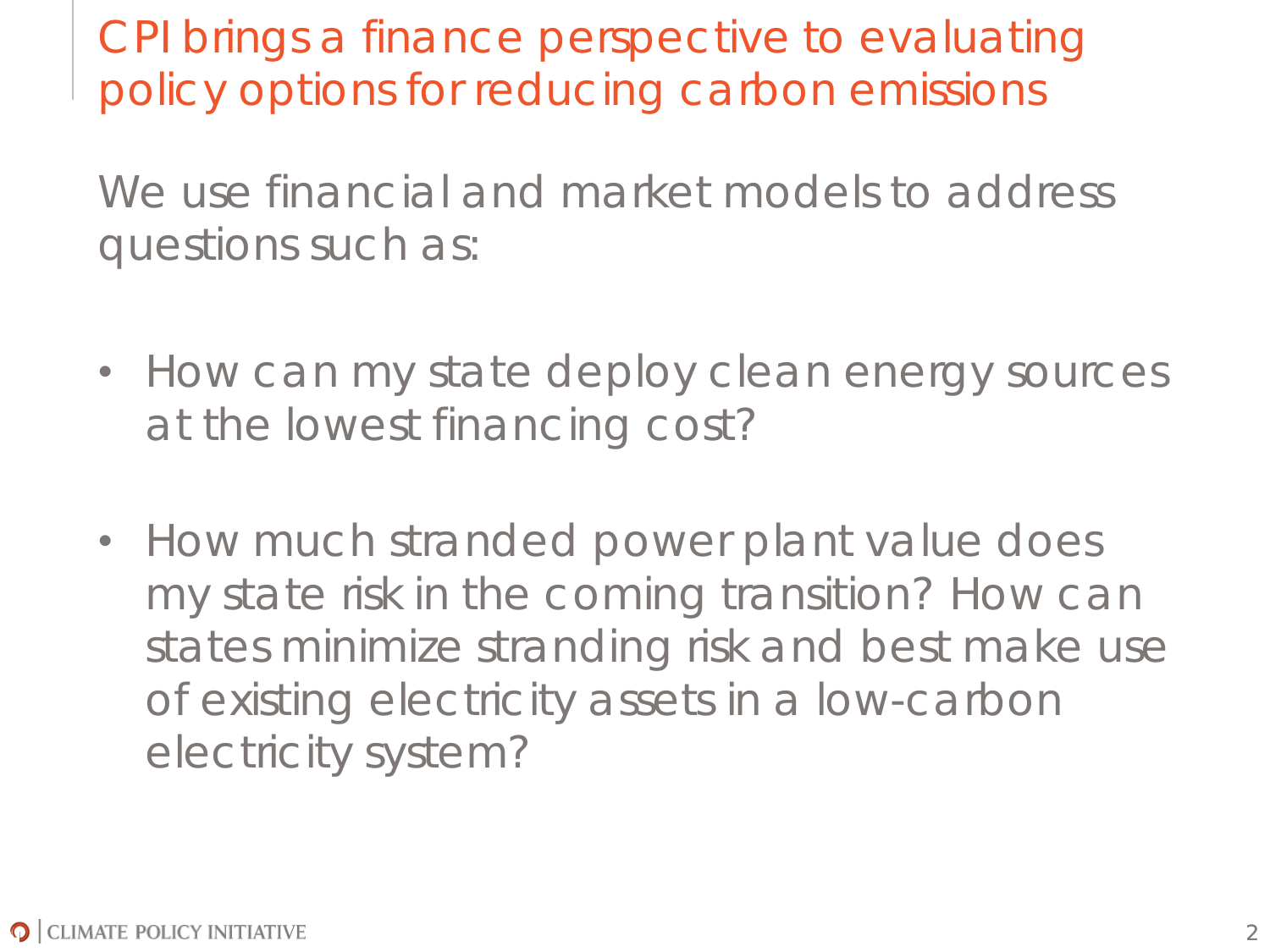Challenge: Reducing  $CO<sub>2</sub>$  emissions in the power sector at the lowest cost

Four "building blocks" suggested by EPA:



Many suggested strategies(especially blocks 1 and 2) work at the margin of the existing system.

Our analysis shows that **states can see greater cost savings by making a long-term commitment to clean energy**.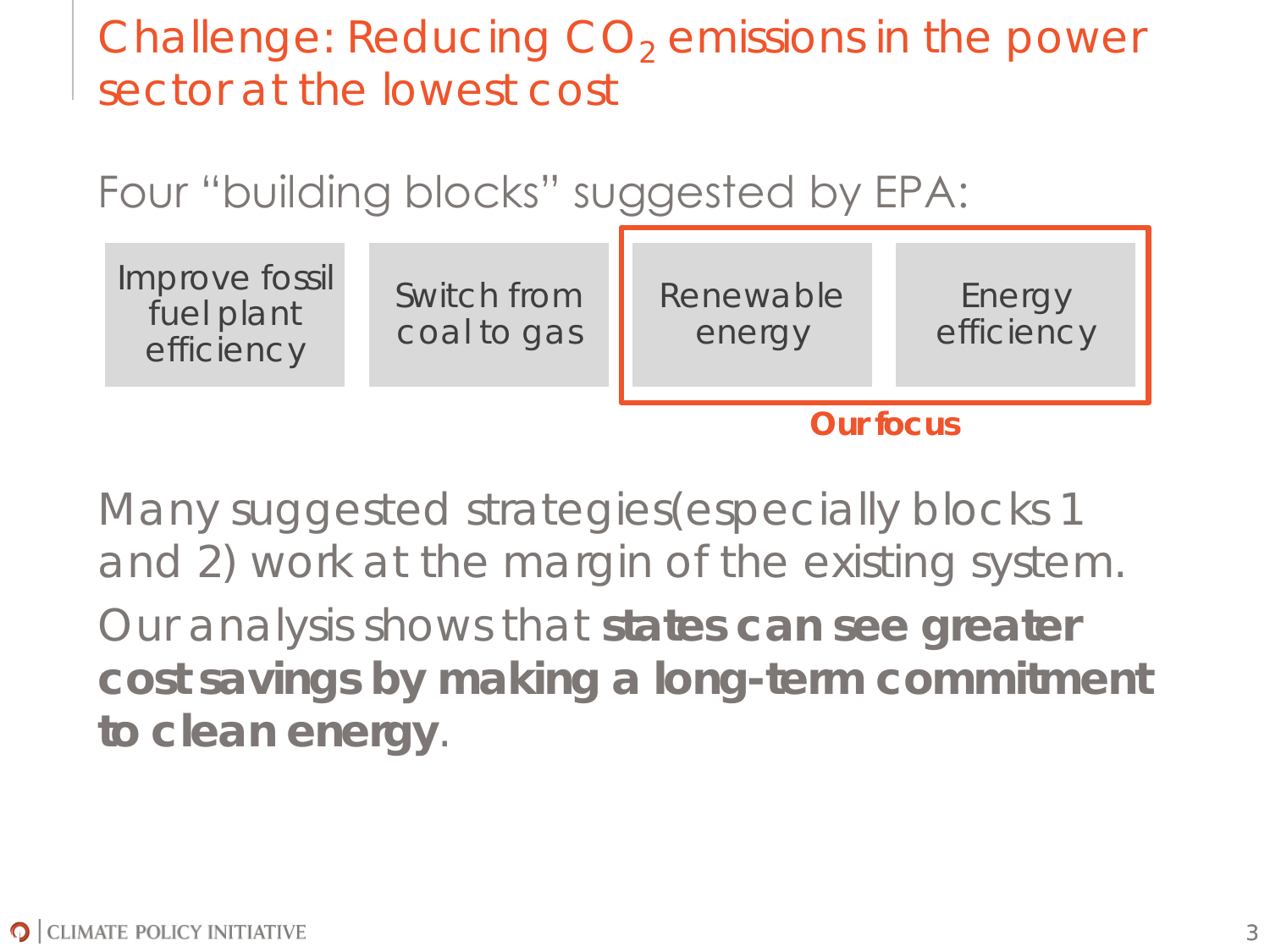#### New business models – with help from policy – can make clean energy the lowest-cost solution

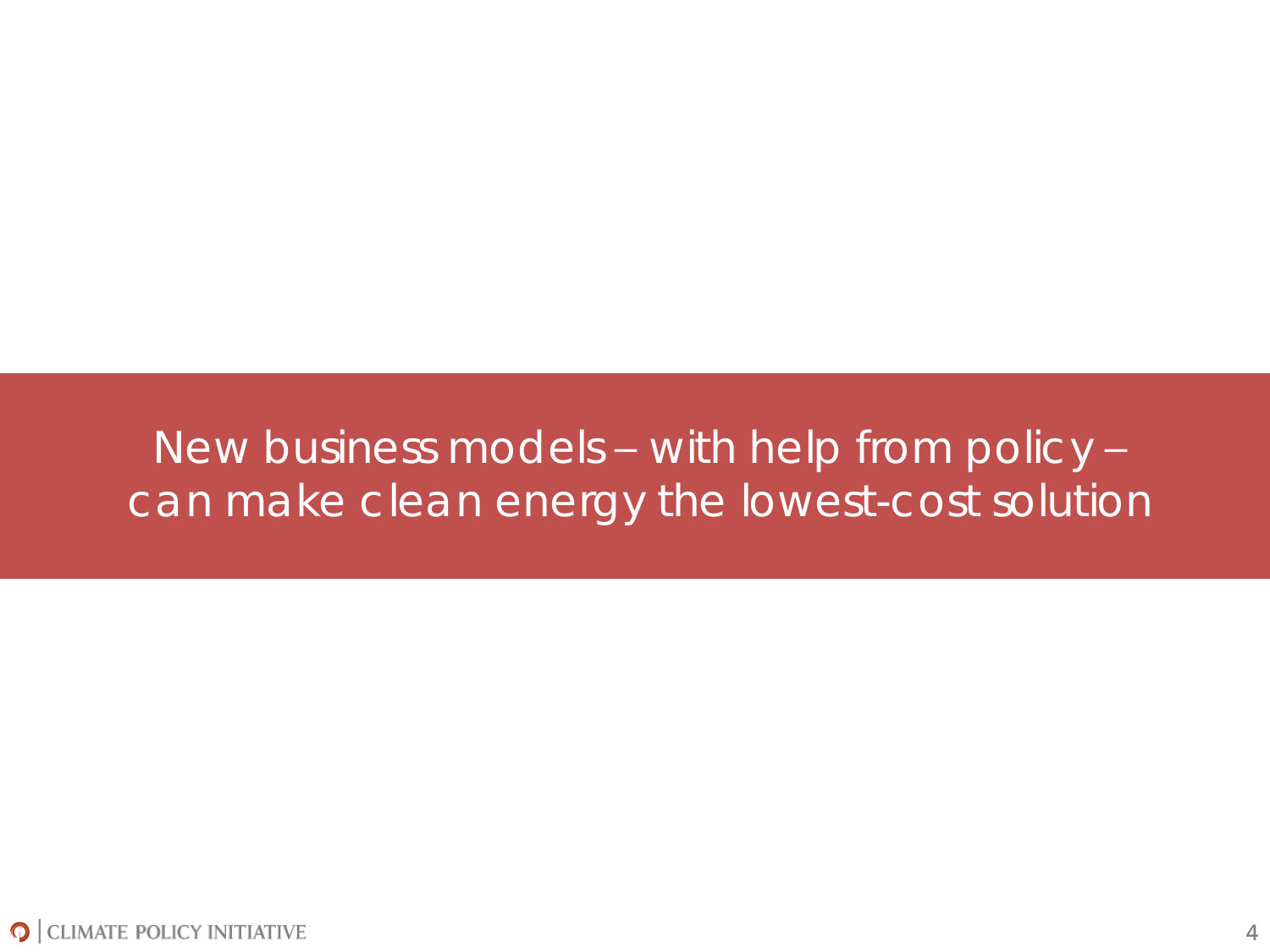## Clean energy is capital-intensive, so financing costs have an outsize impact on cost of electricity

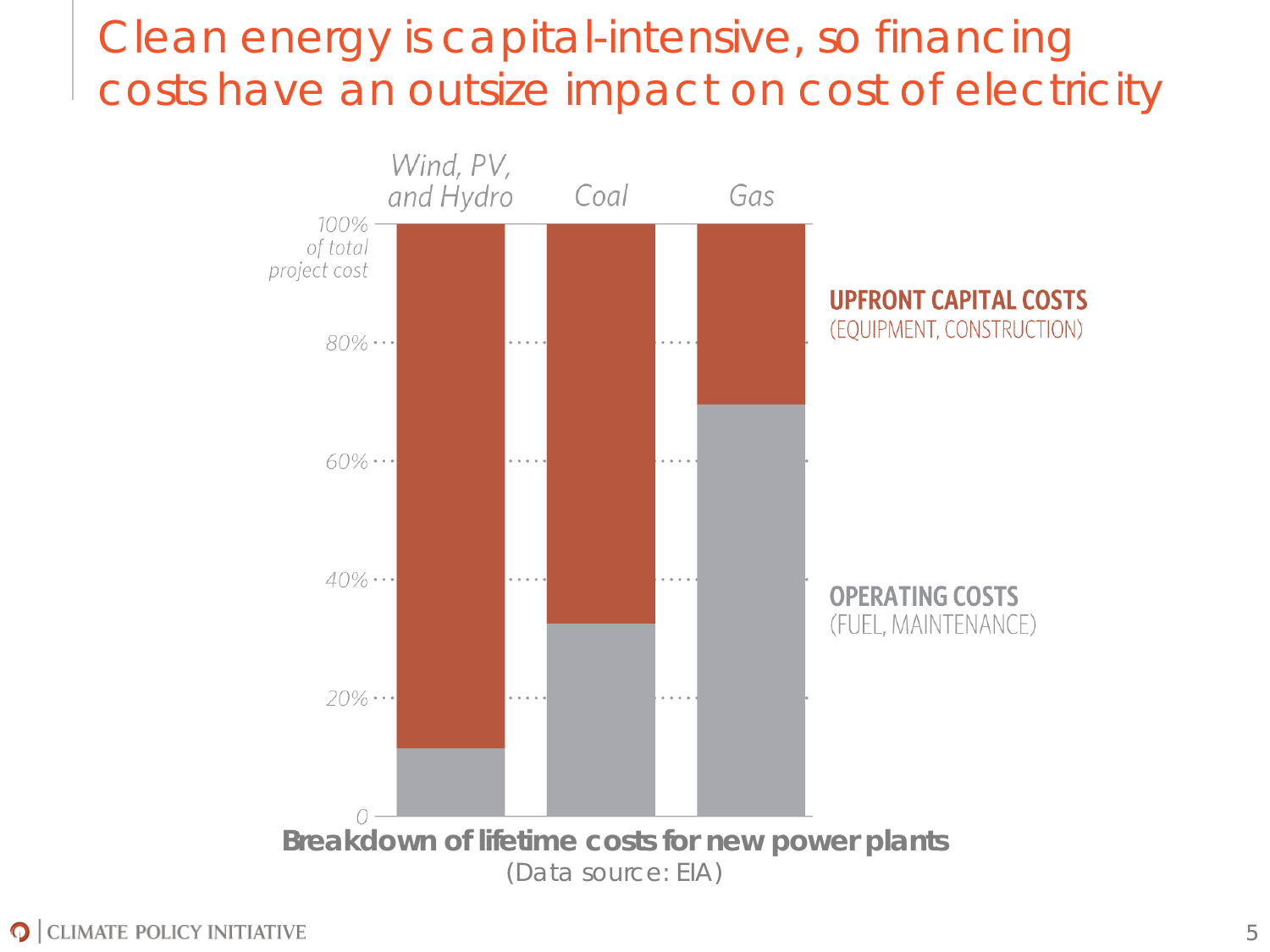## Reducing policy-related risk is critical to unlocking low-cost financing



**O** CLIMATE POLICY INITIATIVE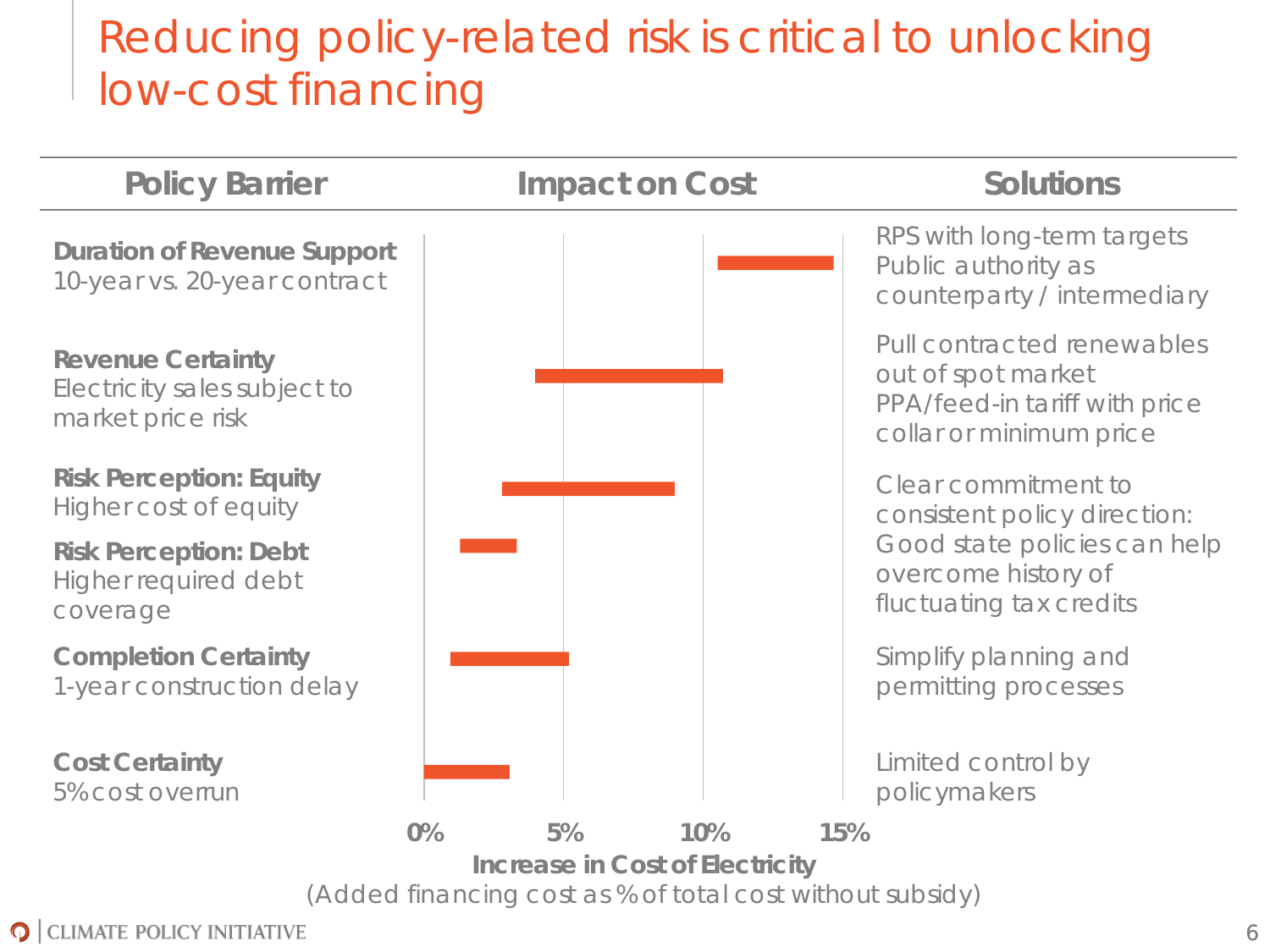#### Investors in IOU / IPPs are looking for greater risks and returns than renewable energy projects offer; this raises financing costs for renewables

|                                     | <b>Typical Renewable Energy</b><br><b>Project Characteristics</b>                                                                                  | Typical IOU / IPP<br><b>Investment Profile</b>                                                                                                                                       |  |
|-------------------------------------|----------------------------------------------------------------------------------------------------------------------------------------------------|--------------------------------------------------------------------------------------------------------------------------------------------------------------------------------------|--|
| Cash flows                          | High upfront capital costs followed by<br>small ongoing costs; output relatively<br>fixed as will be price and income<br>(depending on regulation) | Moderate upfront capital costs<br>followed by significant maintenance,<br>operating and fuel expenses over<br>project life; income varies depending<br>on dispatch and energy prices |  |
| Opportunities for<br>outperformance | Relatively limited, particularly with<br>feed-in tariffs or fixed-price contracts                                                                  | Several, including fuel contracting,<br>energy trading, operation, availability<br>and efficiency improvement                                                                        |  |
| <b>Risk</b>                         | Limited; some regulatory and<br>performance risk                                                                                                   | Moderate, including fuel price,<br>dispatch, market demand, regulation                                                                                                               |  |
|                                     | Beta can be 0 with appropriate<br>regulation                                                                                                       | Beta $\sim 0.5 - 1.0$ or higher                                                                                                                                                      |  |
| Return                              | Should be low, as lower risks and<br>predictable cash flows are more<br>analogous to corporate bonds than<br>equity                                | Moderate, justifies equity-type returns<br>to manage risks and provide incentives<br>for outperformance                                                                              |  |
| Growth                              | Limited at the project level, unless the<br>tariffs or contracts have indexation<br>provisions                                                     | Moderate, as natural fuel price<br>inflation and performance and<br>availability enhancement could lead<br>to growing revenues                                                       |  |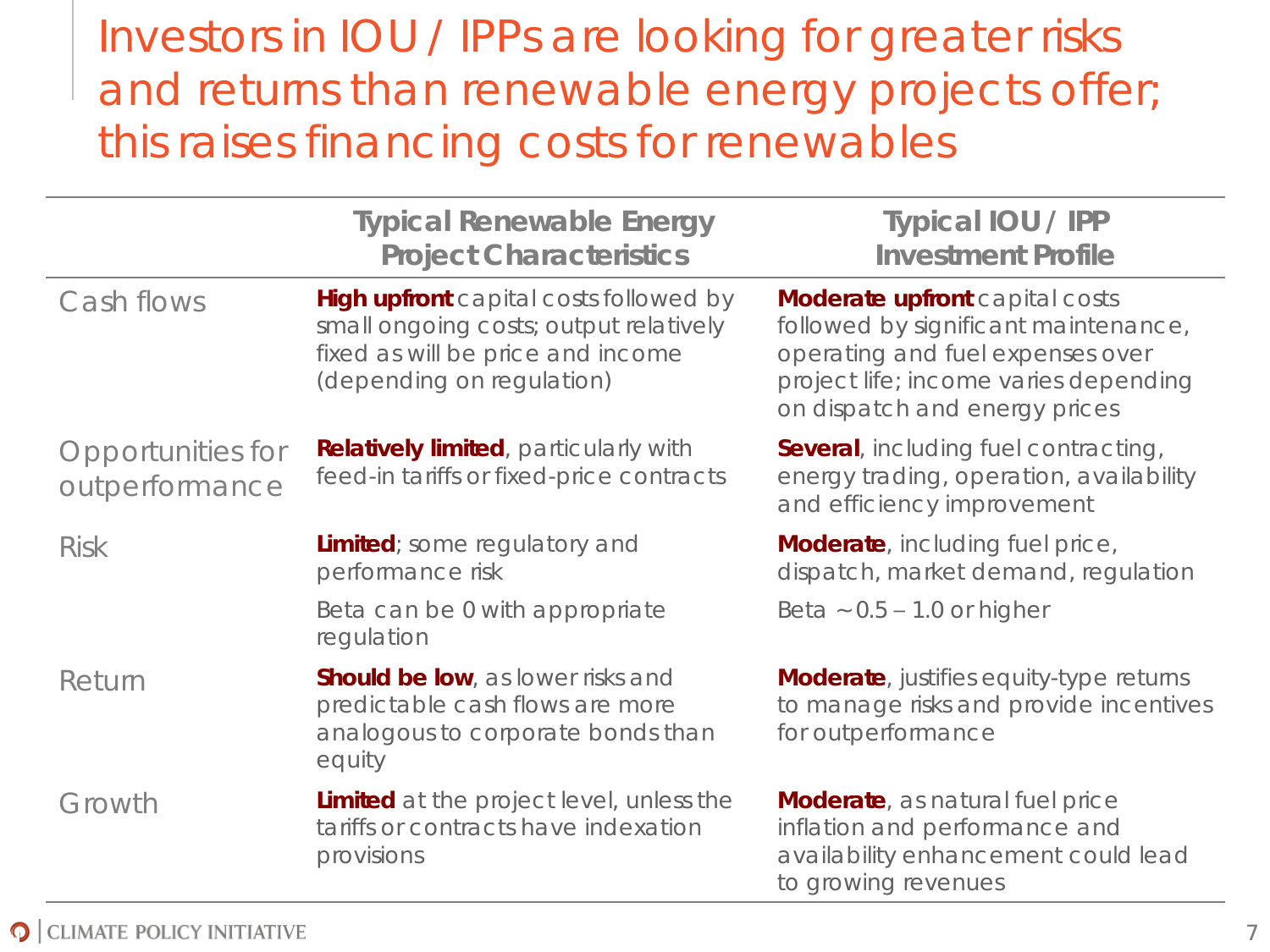## Clean energy is a much better fit for investors seeking low-risk, long-term investments

| Ownership<br>model                                | Policy approaches                                                                                                                                        | Examples                         |  |
|---------------------------------------------------|----------------------------------------------------------------------------------------------------------------------------------------------------------|----------------------------------|--|
| Institutional<br>investors                        | RPS with long-term targets                                                                                                                               | <b>Greater Sandhill</b><br>(CO)  |  |
|                                                   | Contracted renewables not subject to spot                                                                                                                |                                  |  |
|                                                   | market prices                                                                                                                                            | Catalina Solar (CA)              |  |
|                                                   | Public authority as counterparty / intermediary<br>in competitive markets                                                                                | Mountain Wind (WY)               |  |
| <b>Municipalities</b><br>and state<br>governments | Build renewable energy as public<br>infrastructure with state or local bonds                                                                             | <b>Connecticut Green</b><br>Bank |  |
|                                                   | (including "green bonds")                                                                                                                                | Southern California              |  |
|                                                   | Conduit bonds for non-government entities                                                                                                                | <b>Public Power</b><br>Authority |  |
|                                                   | Direct ownership by municipal utilities or<br>public authorities                                                                                         |                                  |  |
| Energy<br>customers                               | Less data/experience to draw on                                                                                                                          | Minnesota                        |  |
|                                                   | Options include virtual net metering, green<br>power programs, community renewable<br>energy programs, opening markets to behind-<br>the-meter resources | community solar                  |  |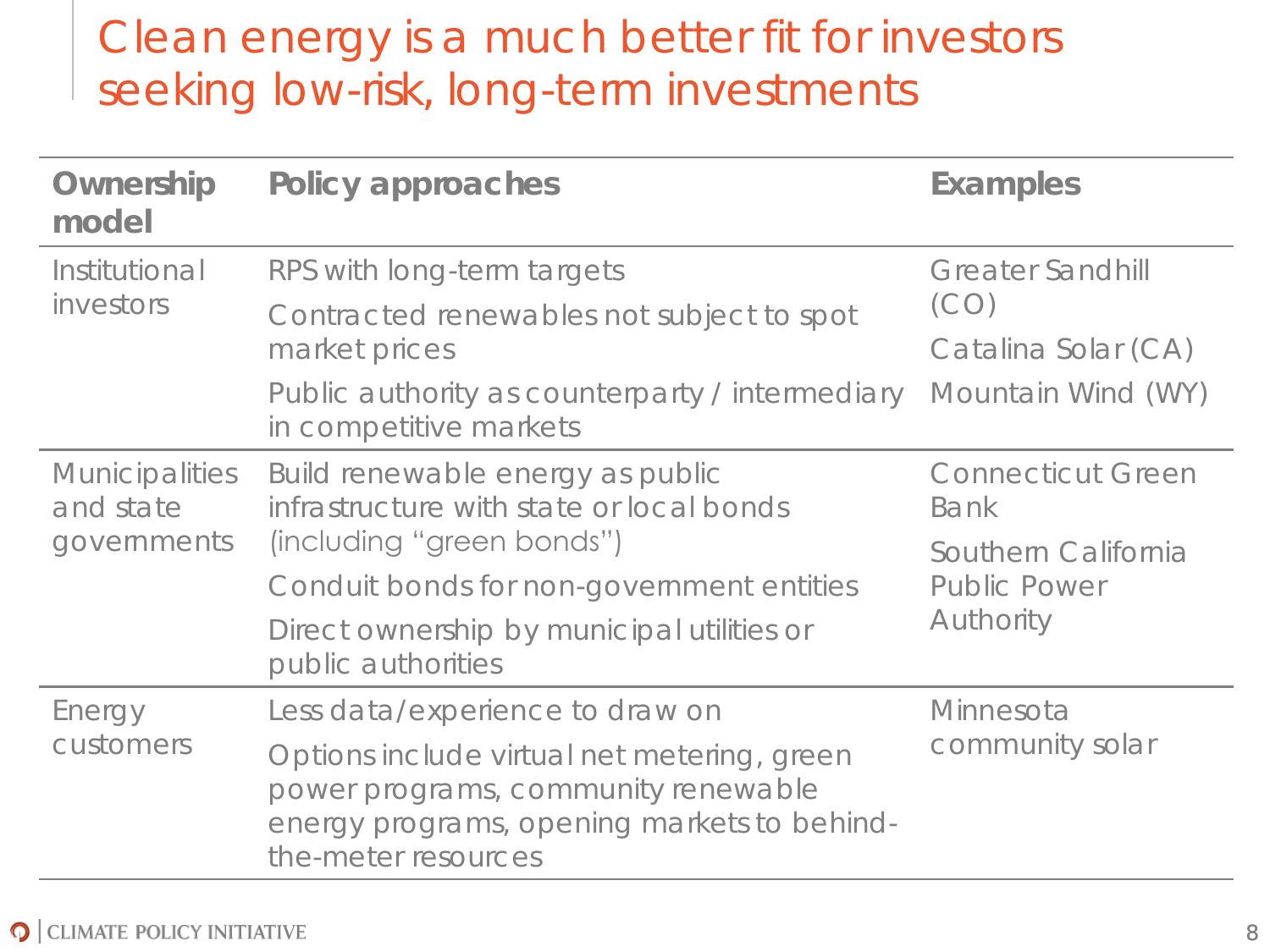## NY Example: 20-Year PPA Can Cut Cost for Wind by \$12/MWh; Utility-Owned Generation by \$6/MWh



- Results from NYSERDA (2015) "Large-Scale Renewable Energy Development in New York: Options and Assessment"
- No PTC extension assumed
- Premium is relative to discounted NYISO CARIS projected market prices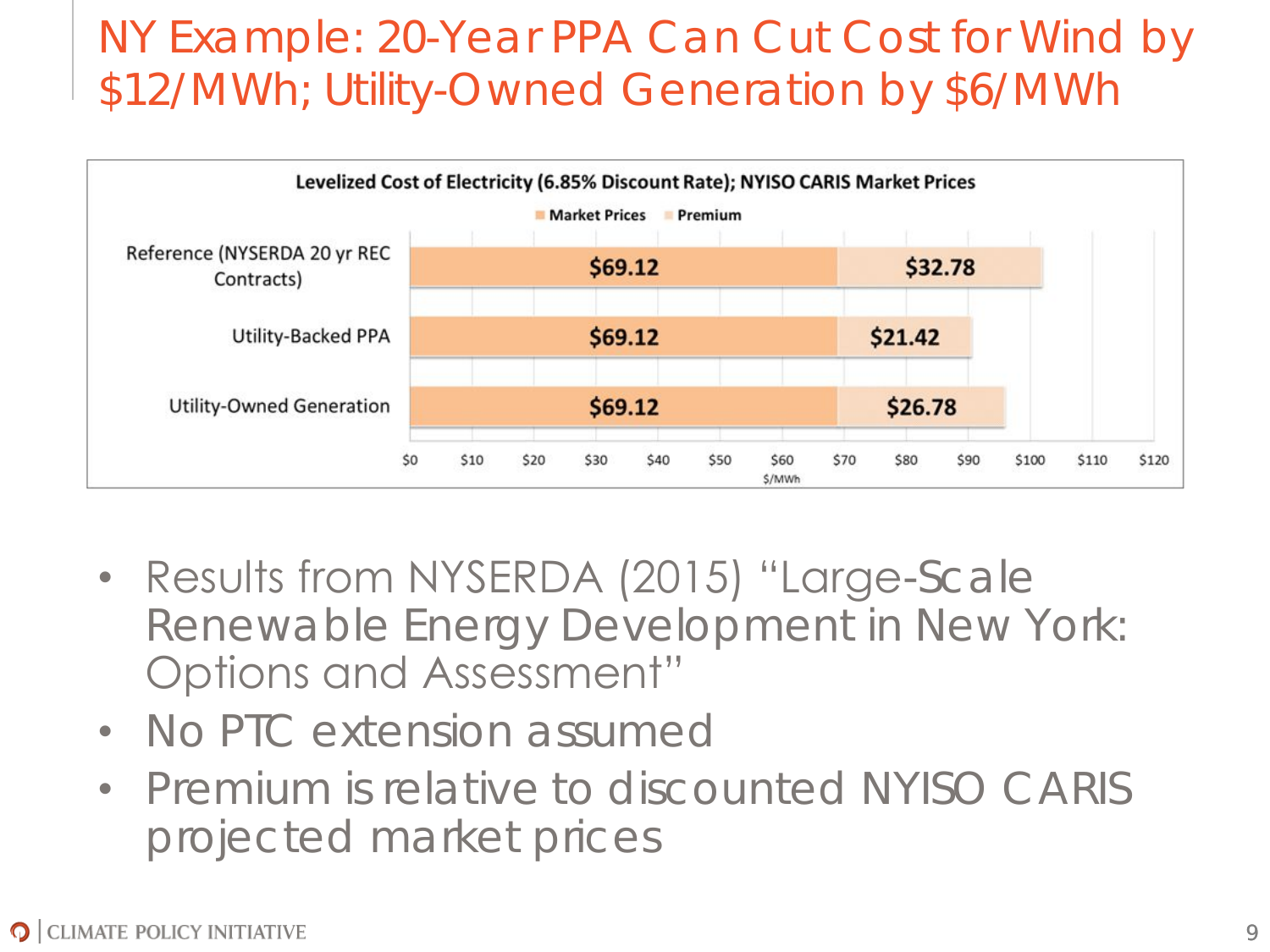## NY Example: If the PPA enables YieldCo financing, this benefit could increase to \$14-15/MWh



- Results from NYSERDA (2015) "Large-Scale Renewable Energy Development in New York: Options and Assessment"
- No PTC extension assumed
- Premium is relative to discounted NYISO CARIS projected market prices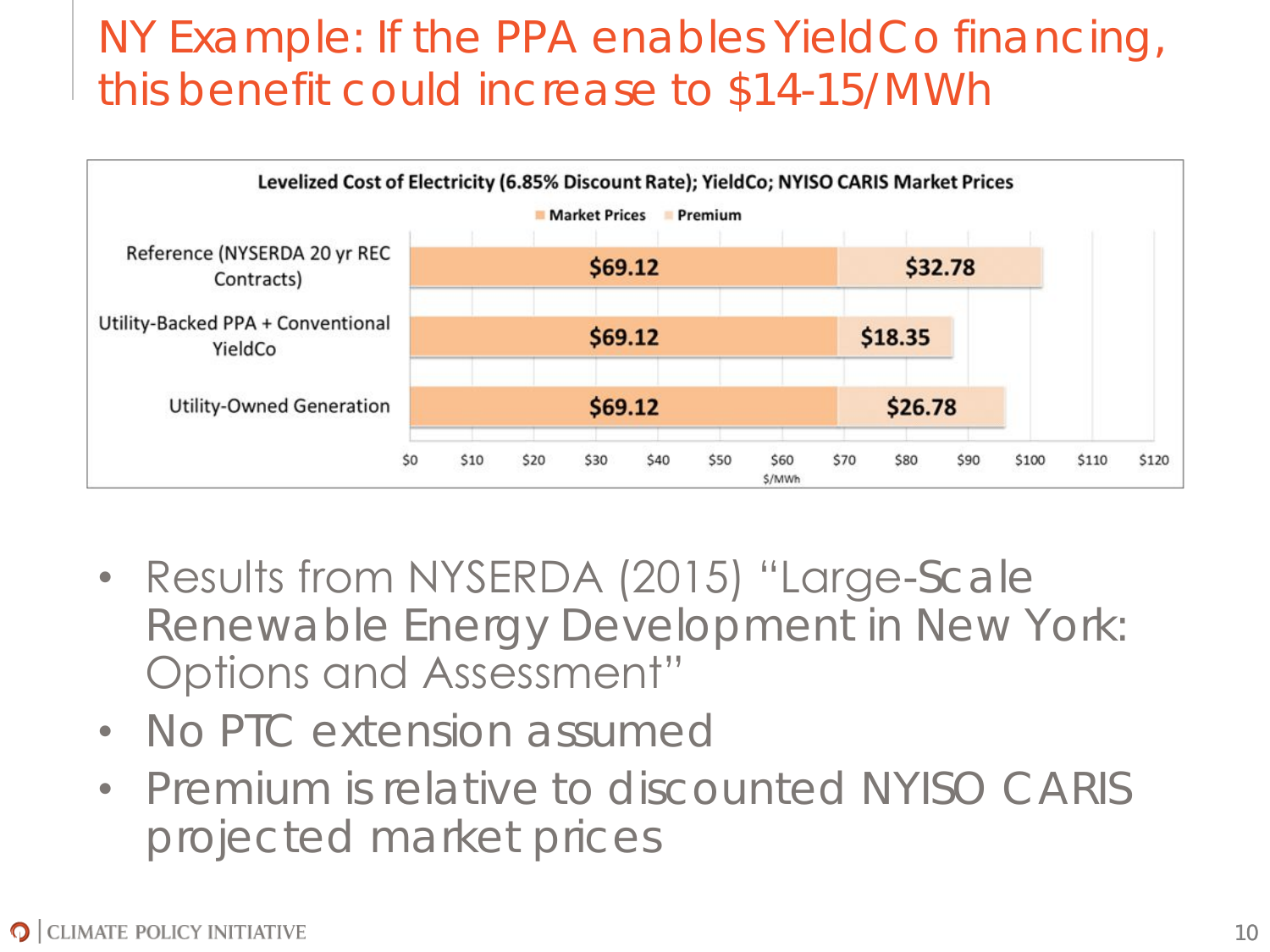## Utility-ownership more expensive as revenue requirements high early & decline with depreciation



NOTE: With operating expenses well under half of projected market prices at the end of 20 years, EDC ownership has the potential up-side of providing terminal value at relatively low costs.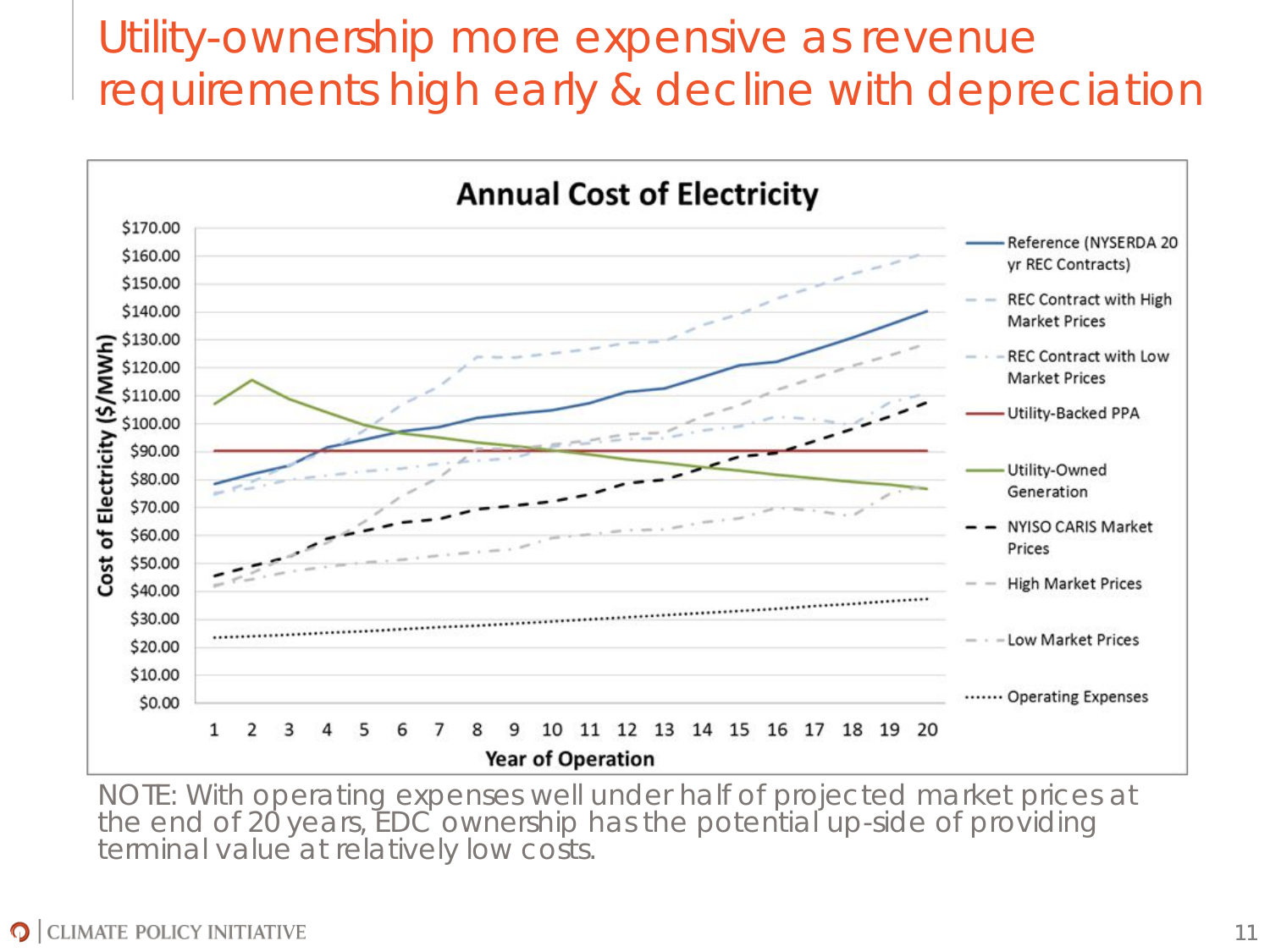## The lowest-cost strategy for each state depends on its starting point

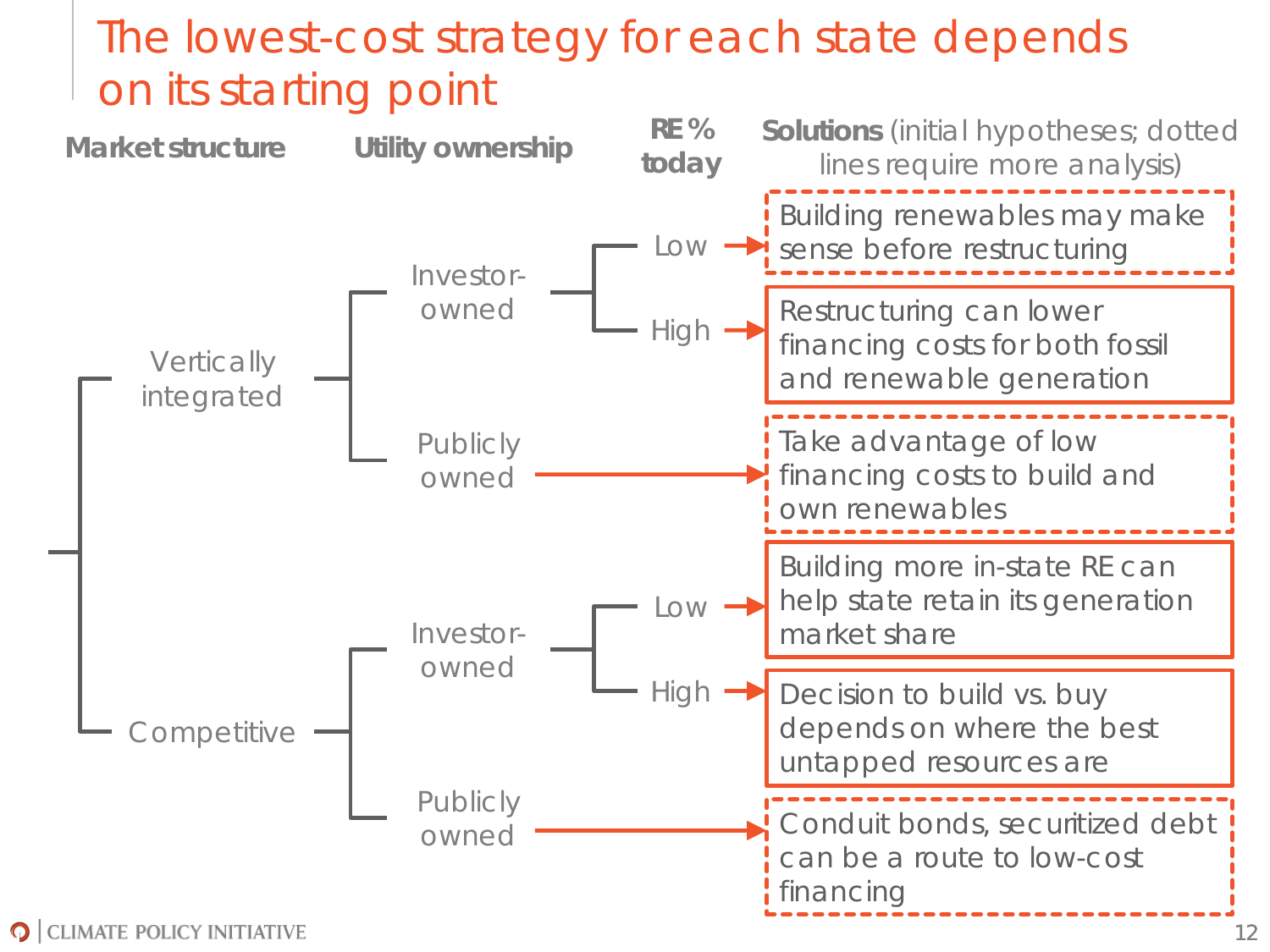Market structures and priorities will need to change in a system with more clean energy



**Breakdown of wholesale energy costs in PJM market (2012)**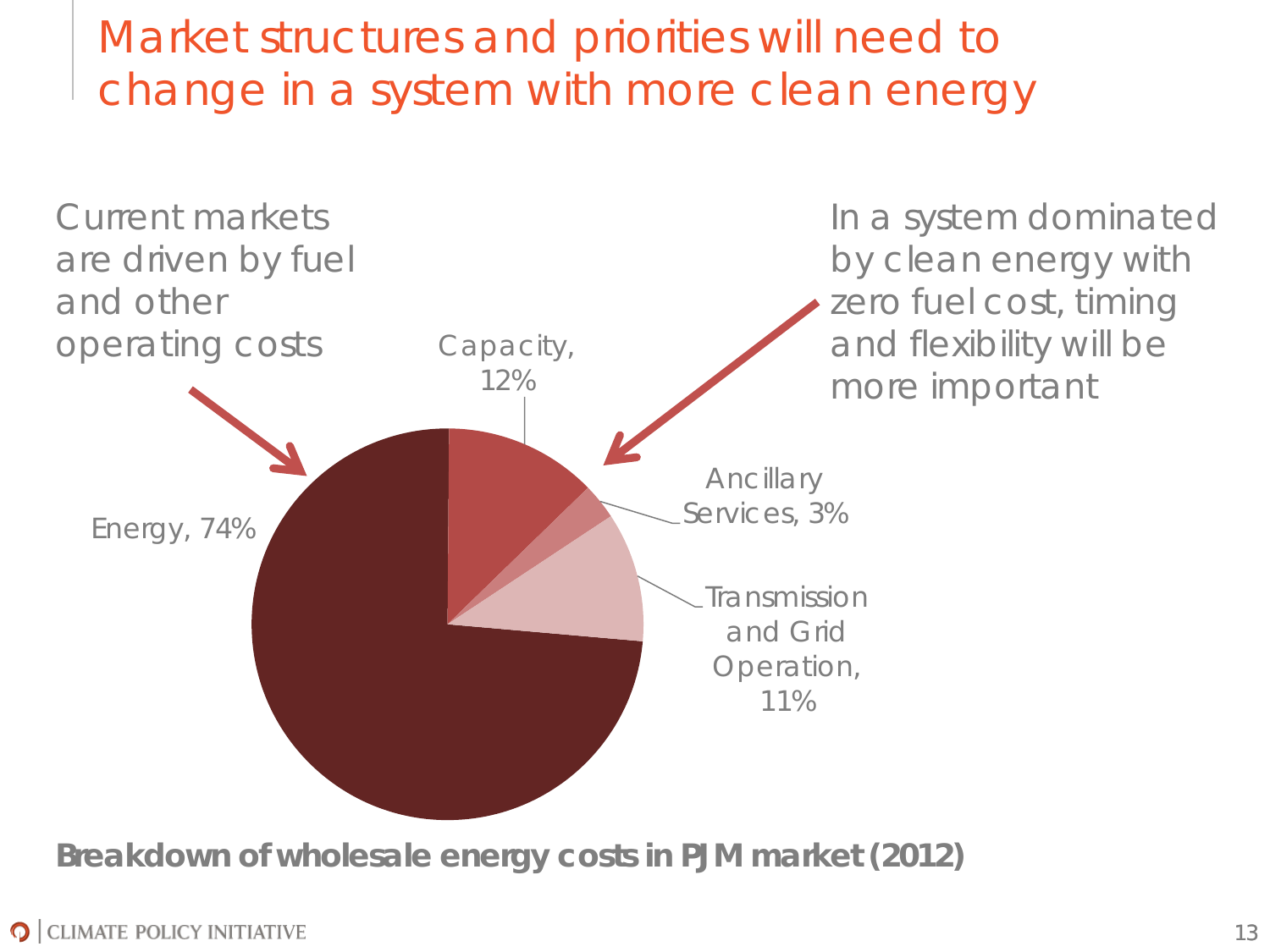#### State-level policy options to reduce the risk of stranding fossil fuel power plants

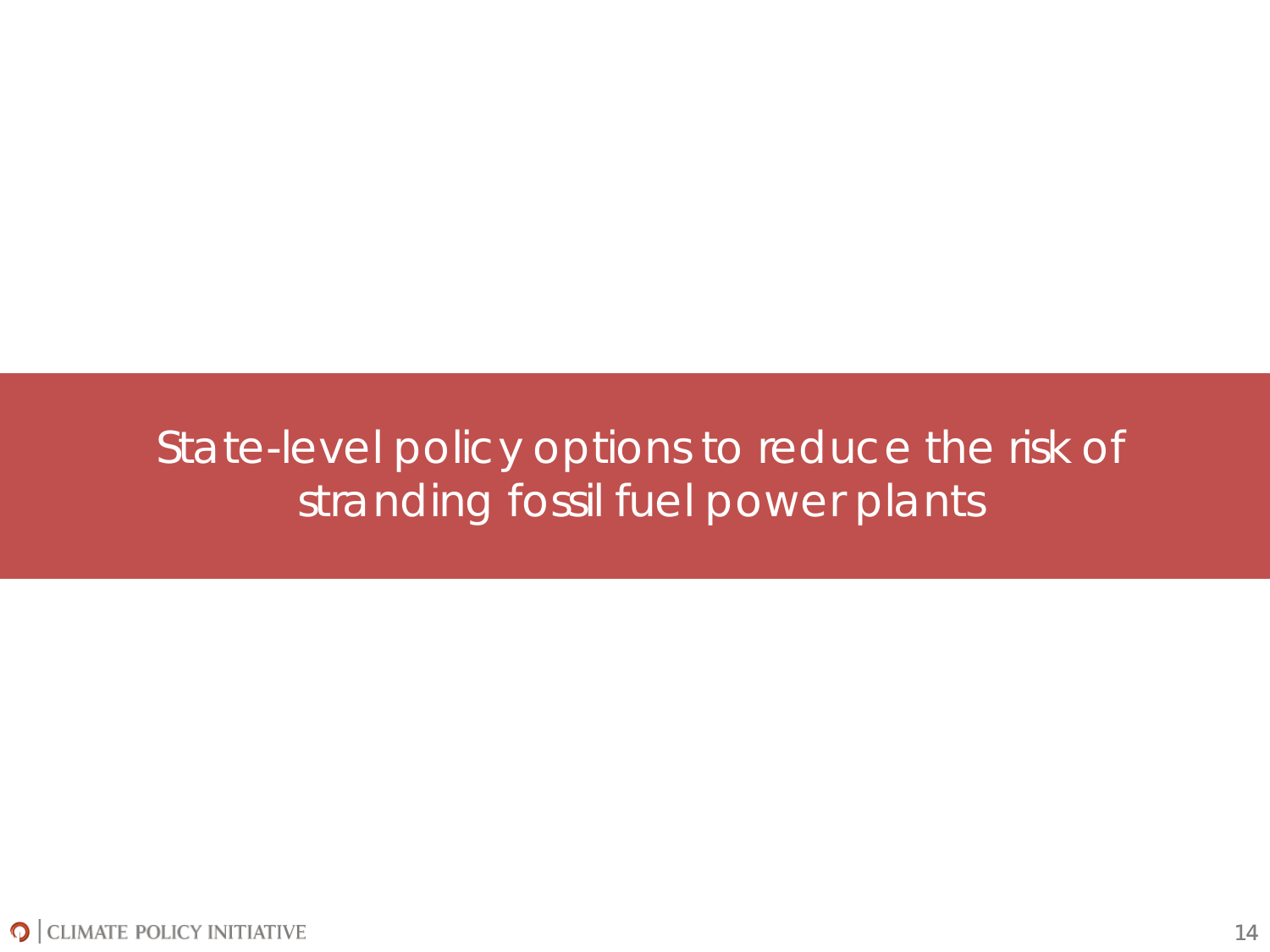Stranded asset risk is real, but can be minimized with good policy/regulatory choices

In an electricity system with high renewable penetration, resources that can provide flexible power will be more valuable

- Today, most markets do not price flexibility
- Pulling inflexible low-carbon generators (renewables, nuclear) out of real-time markets provides a better price signal to flexible generators
- For RTOs, collaboration among states will be needed to change markets

Many of the most polluting plants are old important to avoid new investment in plants that will soon become uneconomical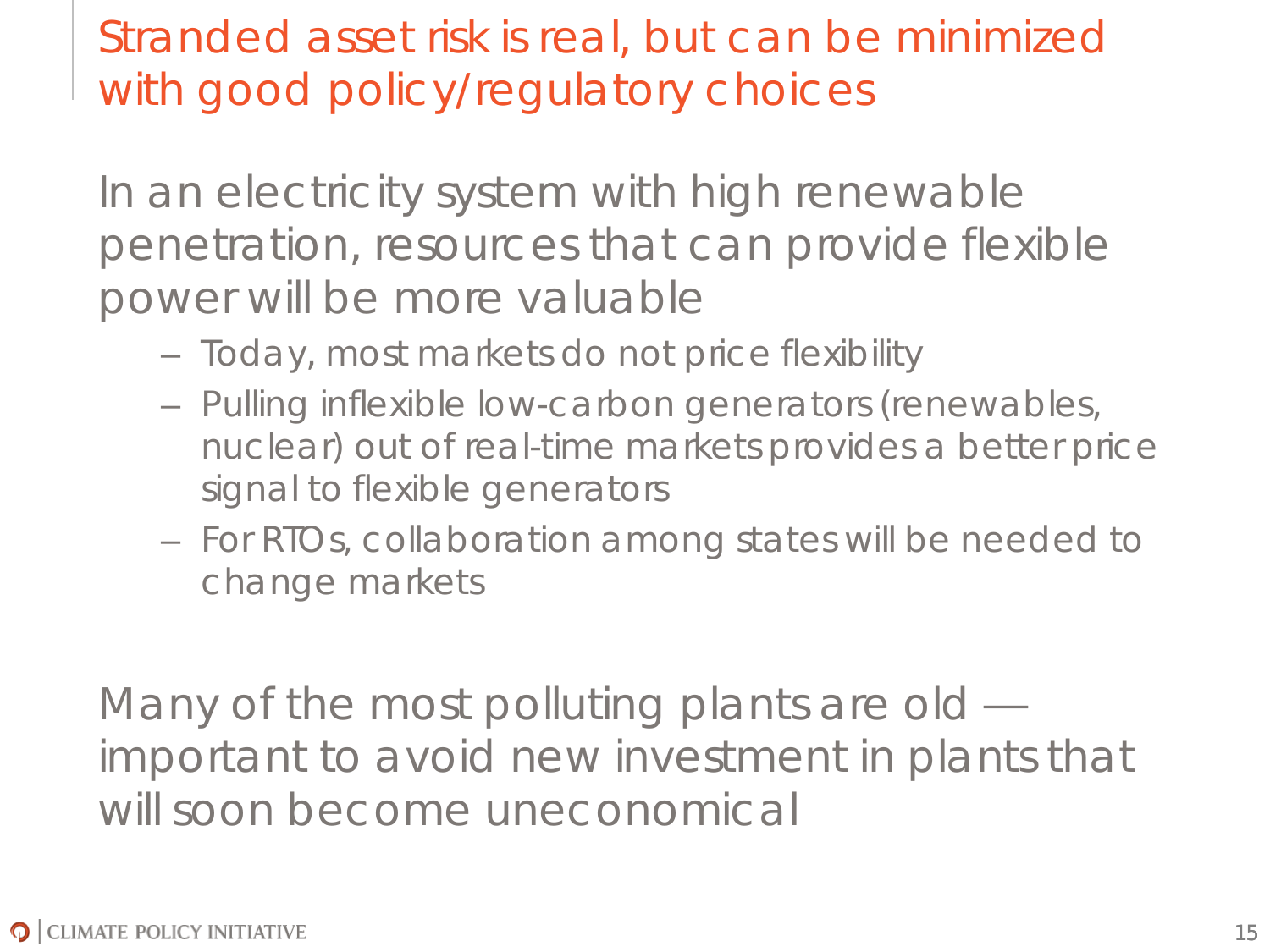## A separate market for renewables could allow flexible fossil fuel plants to remain viable with high renewable energy penetration

**Single Energy Market** \$250 \$300 \$16 / kW-Year \$41 / kW-Year Modeling a sample of power plants in New York: **Renewables in Separate Market**



**O** CLIMATE POLICY INITIATIVE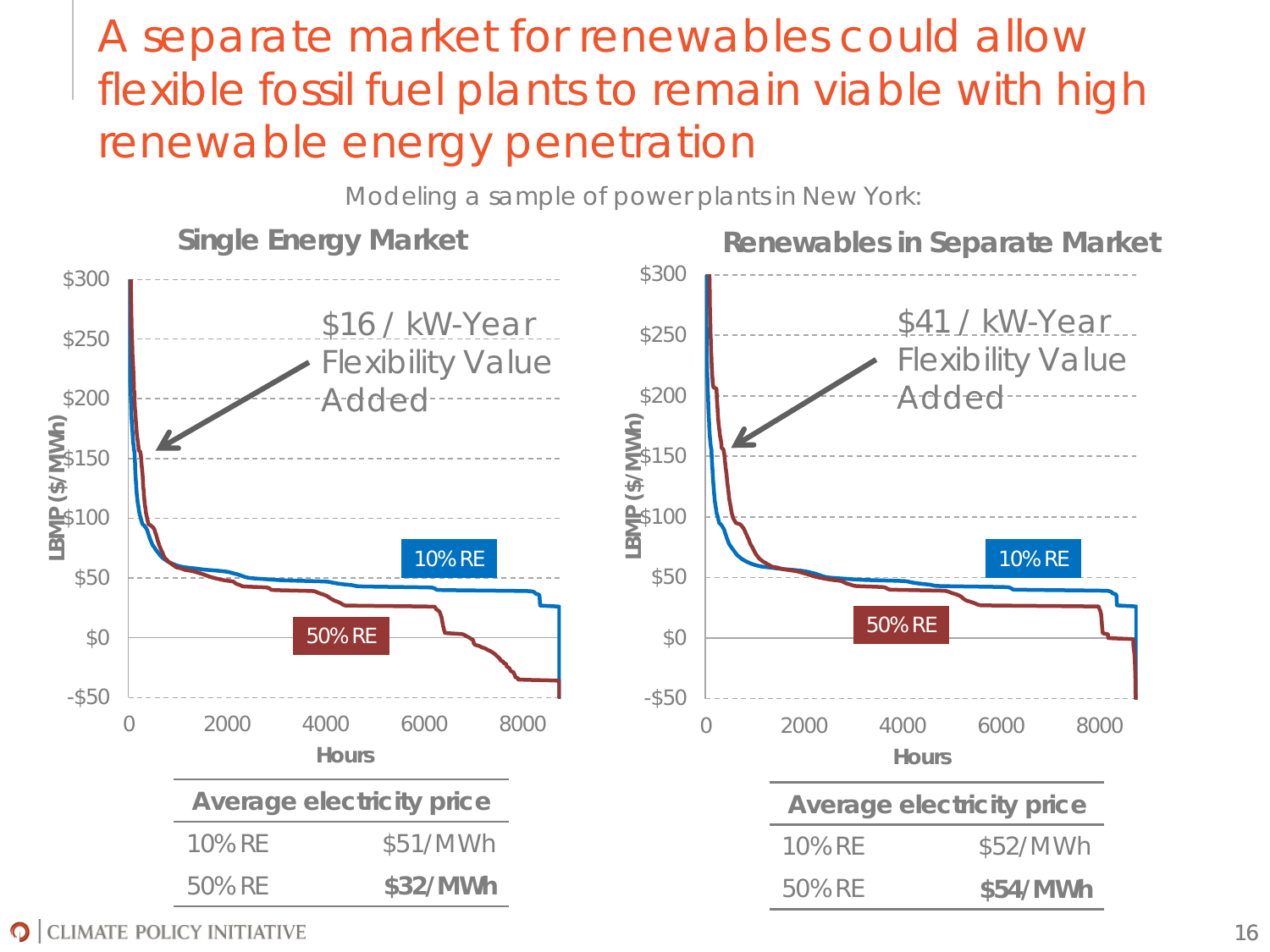#### Profitability of a highly flexible and efficient gas turbine:



17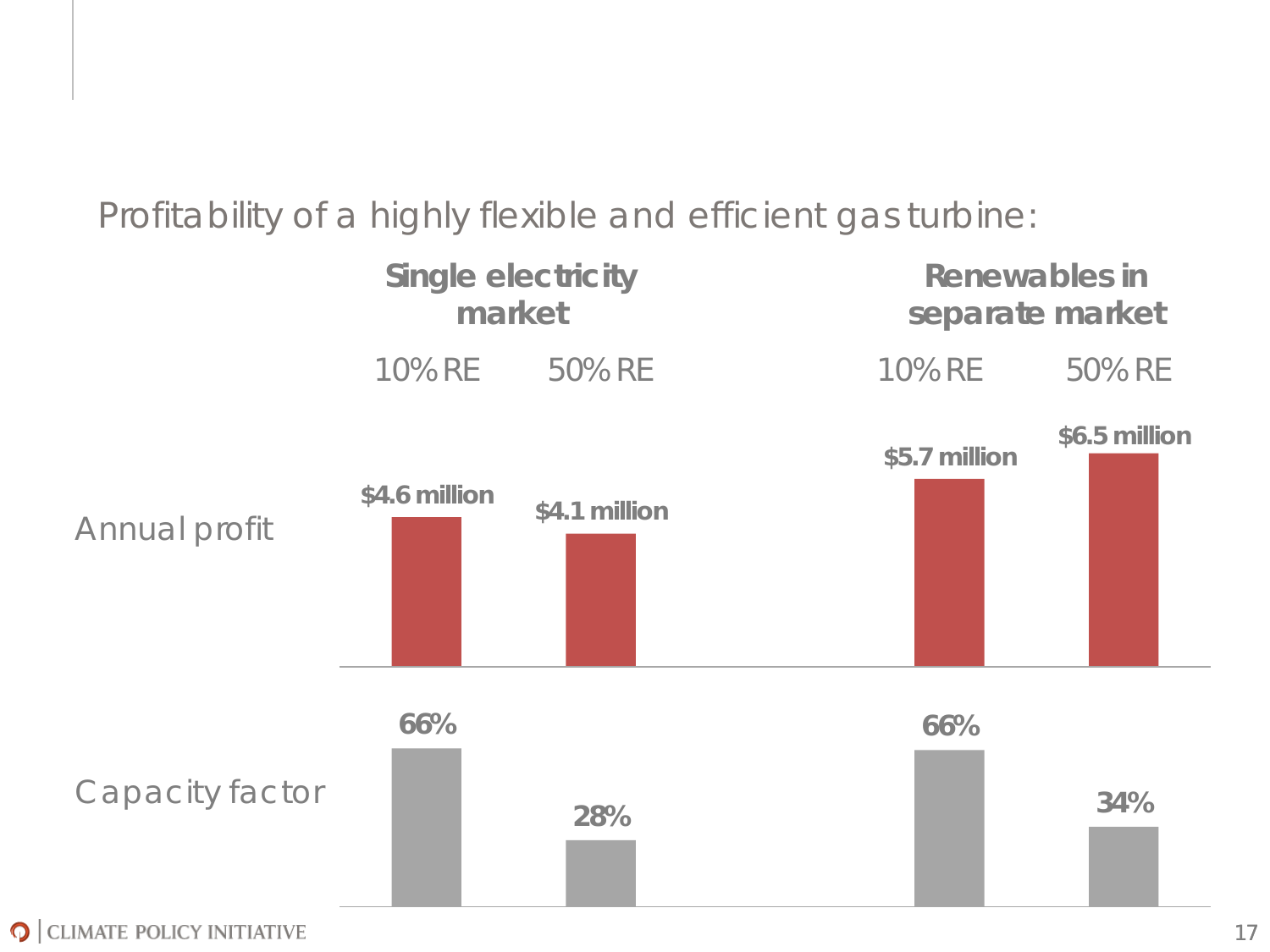# Stranding / Flexibility Example: Indiana & 111(d)

## Indiana in 2012

Generation Mix:

| Coal                  | 81%   |
|-----------------------|-------|
| Natural Gas           | 13%   |
| $()$ il               | $1\%$ |
| Wind                  | 3%    |
| Other - Renewable     | $1\%$ |
| Other - Non-renewable | $1\%$ |

ISOs: MISO and PJM **Territories** EPA Proposed 2030 Target: 23% reduction in  $CO<sub>2</sub>$  emissions/MWh

#### Implementation Scenario 1

Inside-the-fence, rate-based standard shuts down the least efficient coal facilities; 4% generation from renewables enters existing market

#### Implementation Scenario 2

Renewable portfolio standard set at 12%; energy efficiency reduces load; renewables do not participate in hourly electricity market

*In each implementation scenario, system reliability is maintained by matching supply and demand on an hourly basis*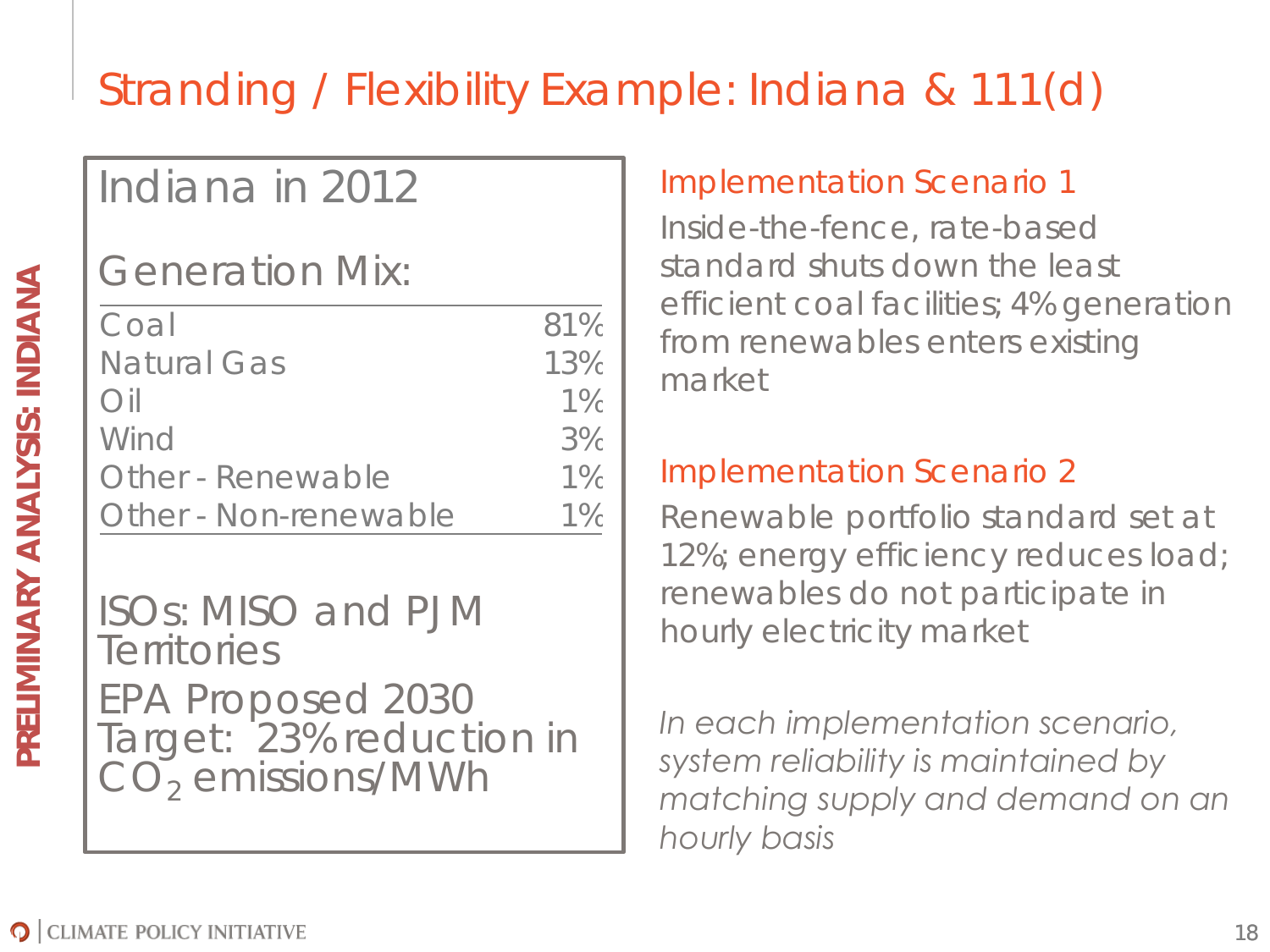Lowest net cost option does not close all coal plants – instead, it values them to provide flexible power to a grid with more clean energy

Change from baseline through 2030 (\$millions):

|                        | Scenario 1: Rate-<br>based standard, add<br>4% RE to market |           | Scenario 2: 12% RPS,<br>renewables in<br>separate market |                                    |
|------------------------|-------------------------------------------------------------|-----------|----------------------------------------------------------|------------------------------------|
|                        | Fossil                                                      | Renewable | Fossil                                                   | Renewable                          |
| Capital costs          | $+$ \$76                                                    | $+$ \$64  | $+$ \$271                                                | $+$ \$383                          |
| <b>Operating costs</b> | $-$ \$377                                                   | $+$ \$40  | $- $784$                                                 | $+$ \$240                          |
| Financing costs        | $+$ \$1,334                                                 | $+$ \$35  | $+$ \$375                                                | $+$ \$208                          |
| Net impact<br>on costs | $+ $1.1$ billion                                            |           |                                                          | $+ $700$ million<br>$(41\%$ lower) |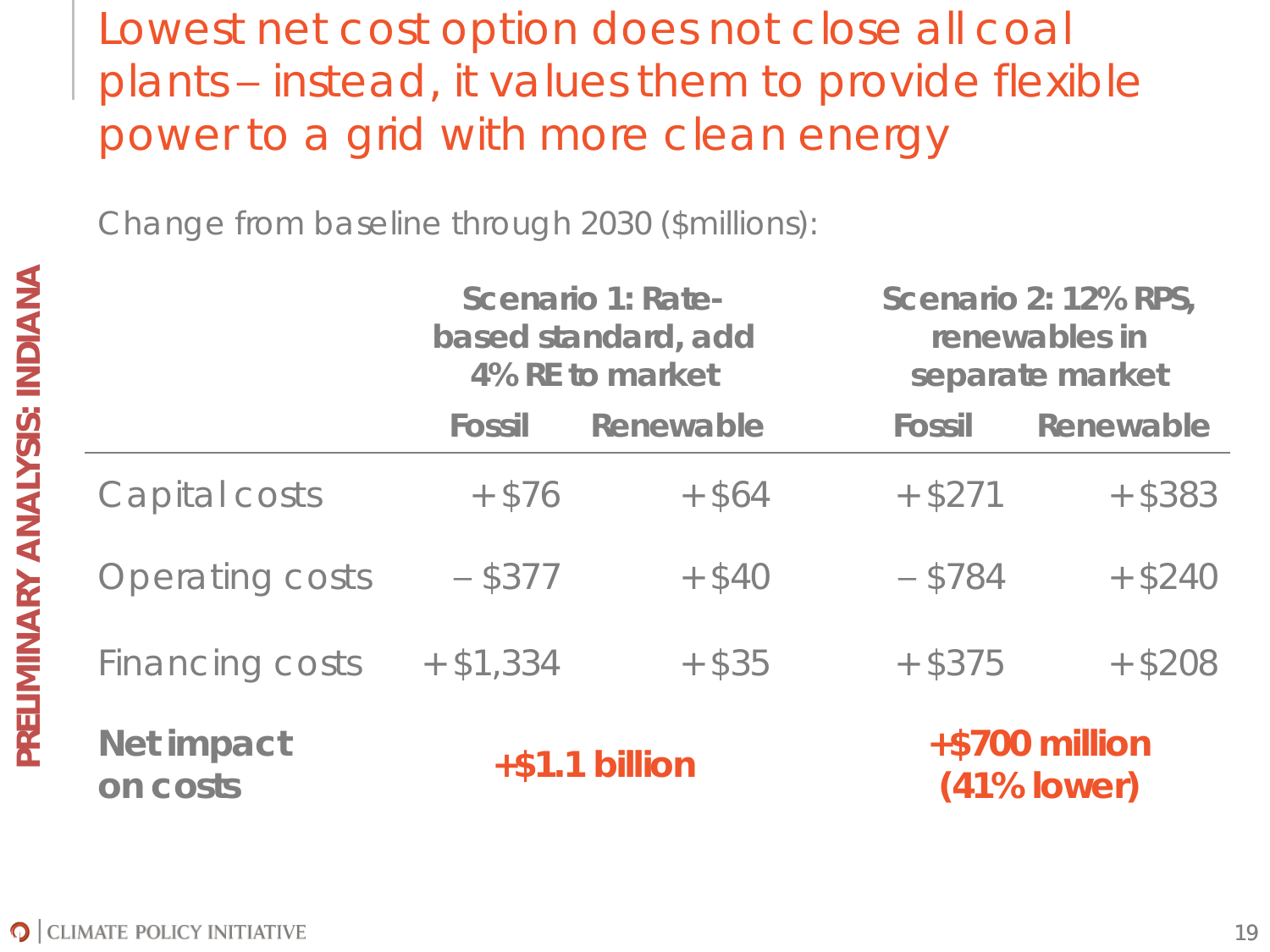#### An RPS and separate market for renewables could reduce value at risk by more than 50%